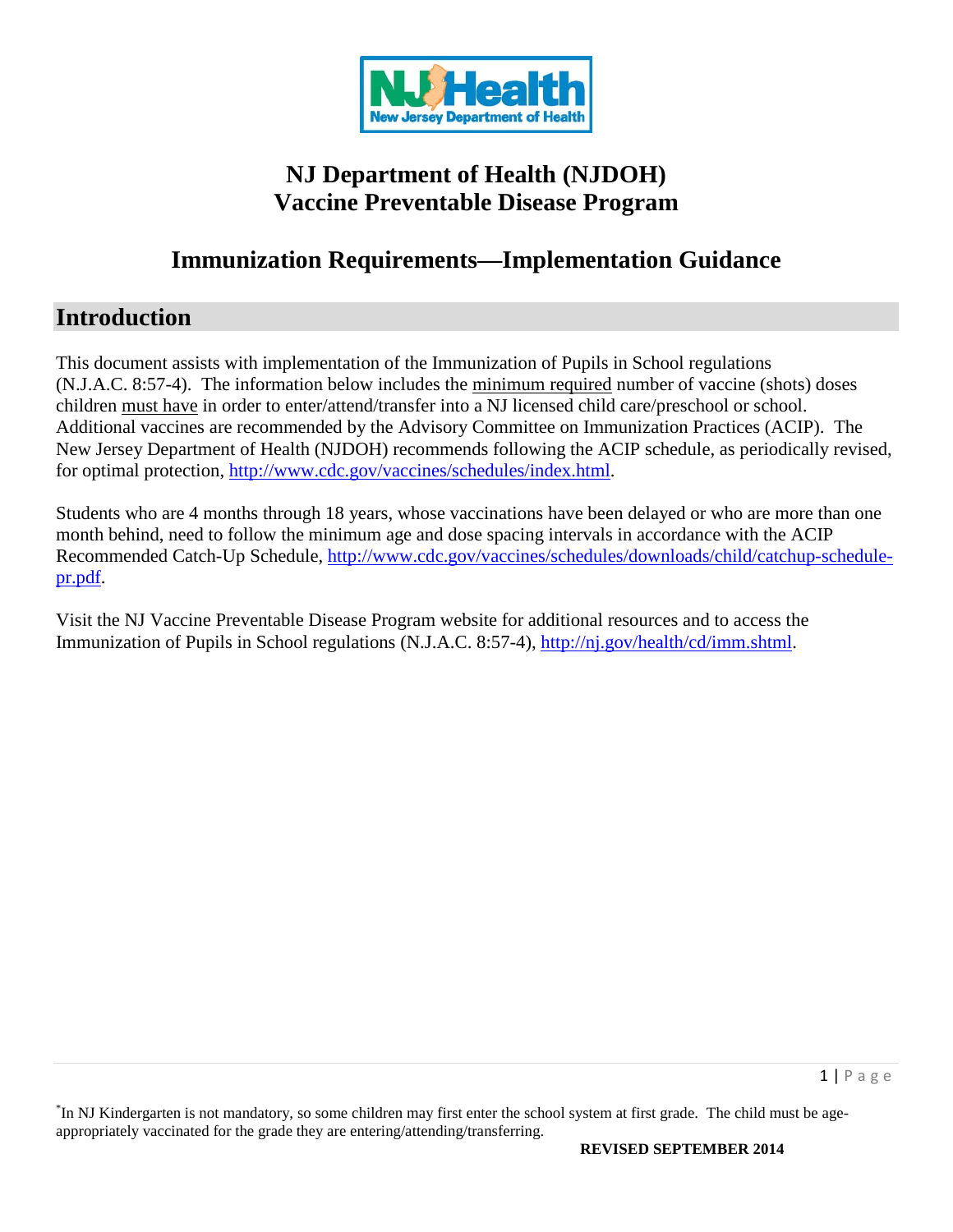# **Diphtheria, tetanus, acellular pertussis (DTaP)**

## **Child Care/Preschool:**

Children are required to receive a minimum of four doses of a DTaP-containing vaccine or fewer as appropriate for child's age per the ACIP Recommended Schedule. The schedule below indicates the specific time these doses are due.

| At this age<br>the student<br>should have<br>received the<br>following<br>vaccine: | $\overline{2}$<br>months | 4<br>months | 6<br>months | 12<br>months | 15<br>months | 18<br>months | 19<br>months | 20-59<br>months |
|------------------------------------------------------------------------------------|--------------------------|-------------|-------------|--------------|--------------|--------------|--------------|-----------------|
| Diphtheria,<br>tetanus $\&$<br>acellular<br>pertussis<br>(DTaP)                    | Dose<br>#1               | Dose<br>#2  | Dose<br>#3  |              |              | Dose<br>#4   |              |                 |

# **Kindergarten/First Grade:** \*

Students will need 4-5 doses of a DTaP-containing vaccine depending upon the age of school entry. The following two scenarios are acceptable:

- A total of 4 doses of a DTaP-containing vaccine with one of these 4 doses administered on or after the child's fourth birthday.
	- **OR**
- A total of 5 doses of DTaP-containing vaccine even if all doses were administered before the fourth birthday.
	- Children who previously attended child care/preschool should have received four doses since the requirement to receive the fourth birthday booster dose (5th dose) does not apply until the child attends Kindergarten. However, if one of these four doses was given on or after the fourth birthday, this child will not need an additional dose for kindergarten. Alternatively, any 5 doses are acceptable.
	- Doses of diphtheria, tetanus (DT) are only acceptable if a child has a valid medical contraindication (reason for not receiving) the pertussis component.

## **Second Grade and Higher (at least seven years of age):**

Children who are seven years of age and older are required to have a minimum of three doses of a DTaPcontaining vaccine.

 $\triangle$  Children seven years of age and older, who have not completed the primary DTaP series or have not received any of the DTaP-containing vaccines, should receive three or fewer doses (as appropriate) of tetanus diphtheria (Td) vaccine to satisfy this requirement. See the ACIP Recommended Catch-Up

 $2 | P \text{age}$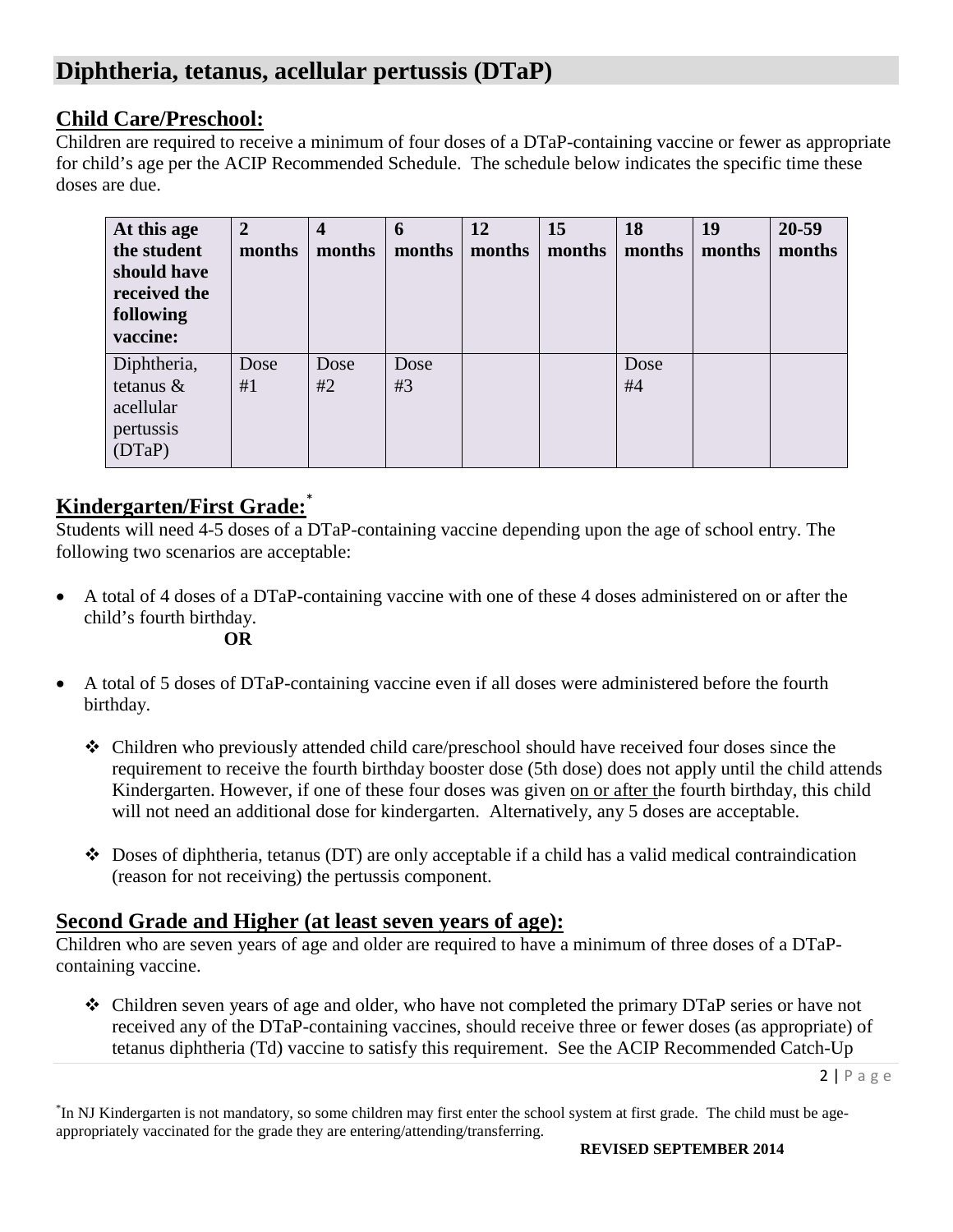Schedule for further guidance: [http://www.cdc.gov/vaccines/schedules/downloads/child/catchup](http://www.cdc.gov/vaccines/schedules/downloads/child/catchup-schedule-pr.pdf)[schedule-pr.pdf.](http://www.cdc.gov/vaccines/schedules/downloads/child/catchup-schedule-pr.pdf)

 $\cdot \cdot$  Please be advised that in 2010, the ACIP expanded their recommendations stating that persons aged 7 years and older who are not fully immunized with DTaP vaccine should receive Tdap vaccine preferably as the first dose in the catch-up series; if additional doses are needed, use Td vaccine. For children 7 through 10 years who receive a dose of Tdap as part of the catch-up series, an adolescent Tdap vaccine dose at age 11 through 12 years should NOT be administered.

## **Sixth Grade and Higher:**

Those children born on or after January 1, 1997 **AND** who are at least 11 years of age and older (or a comparable age level special education program with an unassigned grade) are required to receive a one-time dose of tetanus, diphtheria, acellular pertussis (Tdap) vaccine at the six grade or higher grade level.

 NJ regulations stipulate that at least five years must have elapsed since the last dose of tetanus and diphtheria toxoid containing vaccine, however, the ACIP currently recommends that Tdap can be administered regardless of the interval since the last tetanus or diphtheria-toxoid containing vaccine.

> **Example:** According to NJ regulations, if a seven-year old child steps on a rusty nail and receives a tetanus (Td) vaccine, this child will not be required to receive the Tdap vaccine until five years have elapsed. However, with the expanded ACIP recommendations, this child can receive Tdap earlier, but NJ will not require it for school attendance.

 Those children who have a contraindication for the pertussis component of the vaccine would not be subject to the Tdap requirement provided that they have a medical exemption.

# **Polio (IPV)**

## **Child Care/Preschool:**

Children are required to receive a minimum of three doses of a polio-containing vaccine or fewer as appropriate for child's age per the ACIP Recommended Schedule. The schedule below indicates the specific time these doses are due.

| At this age the<br>student should<br>have received<br>the following<br>vaccine: | $\overline{2}$<br>months | months     | $\bf{0}$<br>months | 12<br>months | 15<br>months | 18<br>months | 19<br>months | 20-59<br>months |
|---------------------------------------------------------------------------------|--------------------------|------------|--------------------|--------------|--------------|--------------|--------------|-----------------|
| Inactivated<br>Polio Virus<br>$(\text{IPV})$                                    | Dose<br>#1               | Dose<br>#2 |                    |              |              | Dose<br>#3   |              |                 |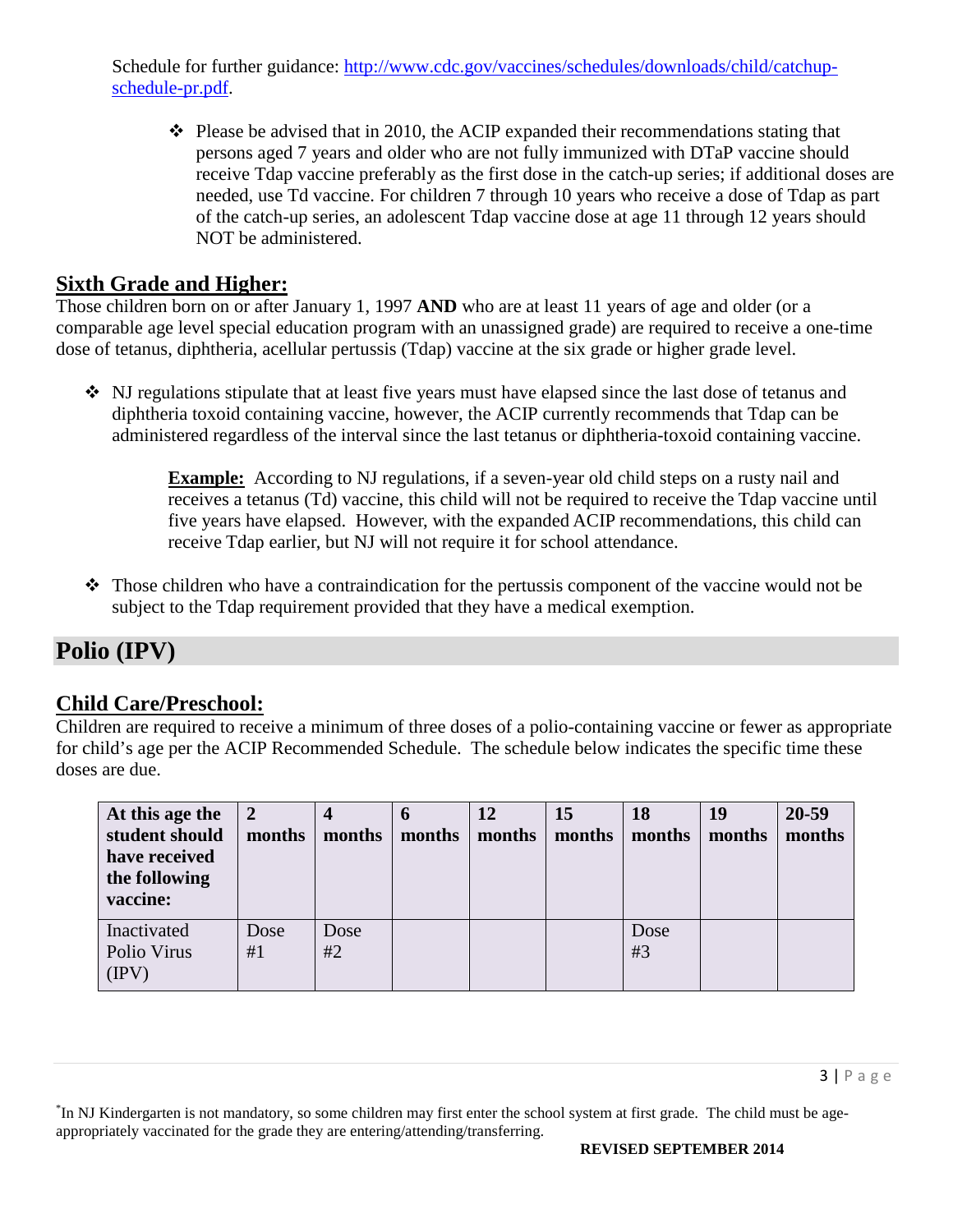## **Kindergarten/First Grade:**

Students will need 3-4 doses of a polio-containing vaccine depending upon the age of school entry. The following two scenarios are acceptable:

• A total of 3 doses of a polio vaccine with one of these 3 doses administered on or after the child's fourth birthday.

**OR**

- A total of 4 doses of polio-containing vaccine even if all doses were administered before the fourth birthday.
	- Children who previously attended child care/preschool should have received three doses since the requirement to receive the fourth birthday booster dose (4th dose) does not apply until the child attends Kindergarten. However, if one of these three doses was given on or after the 4th birthday, this child will not need an additional dose for Kindergarten. Alternatively, any 4 doses are acceptable.

### **Second grade and Higher (at least seven years of age):**

Children who are seven years of age and older are required to have a minimum of three doses of polio.

 $\triangle$  Polio vaccine is not required for students 18 years of age and older.

# **Measles, Mumps, Rubella (MMR)**

## **Child Care/Preschool:**

Children are required to receive a minimum of one dose of MMR vaccine by 15 months of age.

 ACIP recommends that MMR vaccine can be given as early as 12 months of age; however, NJDOH does not require MMR vaccine until 15 months of age for school attendance. Any dose of MMR administered prior to the first birthday is not considered a valid dose.

## **Kindergarten-Twelfth Grade:**

Students are required to receive two doses of measles, one dose of mumps, and one dose of rubella. Since single antigen vaccines (separate components of the vaccine) are not available in the United States, most children receive two MMR vaccines.

- The Antibody Titer Law (Holly's Law, NJSA 26:2N-8-11), passed on January 14, 2004, requires the New Jersey Department of Health (NJDOH) to accept serologic evidence of protective immunity (protection from disease) to measles, mumps and rubella in lieu of the second ACIP recommended measles, mumps and rubella vaccine. For more information, please visit [http://nj.gov/health/cd/documents/antibody\\_titer\\_law.pdf](http://nj.gov/health/cd/documents/antibody_titer_law.pdf)
- Lab Evidence:

Those children enrolled in school, preschool, childcare centers who have physician diagnosed and confirmed measles, mumps, or rubella disease with laboratory evidence of immunity (protection from disease) will not be required to receive these vaccines.

<sup>\*</sup> In NJ Kindergarten is not mandatory, so some children may first enter the school system at first grade. The child must be ageappropriately vaccinated for the grade they are entering/attending/transferring.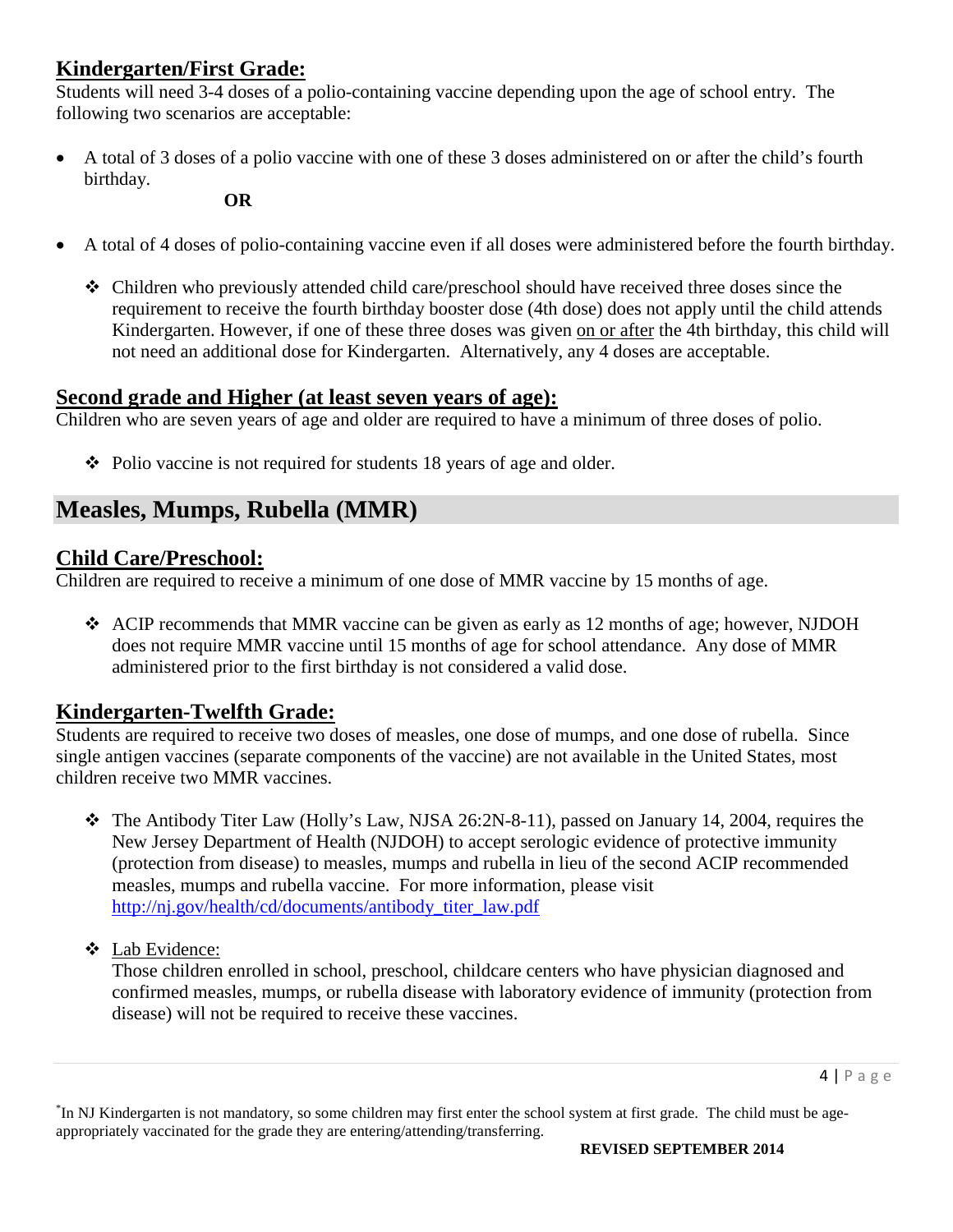For complete information about lab evidence/serology, please visit the "NJ Immunization Requirements Frequently Asked Questions" available at [http://www.nj.gov/health/cd/documents/vaccine\\_qa.pdf](http://www.nj.gov/health/cd/documents/vaccine_qa.pdf)

# **Varicella (Chickenpox)**

### **Child Care/Preschool:**

Children are required to receive a minimum of one dose of varicella vaccine by 19 months of age

 ACIP recommends that varicella vaccine can be given as early as 12 months of age; however, NJDOH does not require varicella vaccine until 19 months of age for school attendance.

## **Kindergarten-Twelfth Grade:**

Students are required to receive at least one dose of varicella vaccine.

- Laboratory evidence of immunity, physician's written statement or a parental written statement of previous varicella disease is acceptable documentation of immunity (protection from disease). Children with this documentation will not be required to receive varicella vaccine.
- For complete information about lab evidence/serology, please visit the "NJ Immunization Requirements Frequently Asked Questions" available at [http://www.nj.gov/health/cd/documents/vaccine\\_qa.pdf](http://www.nj.gov/health/cd/documents/vaccine_qa.pdf)

# *Haemophilus influenzae* **type b (Hib)**

## **Child Care/Preschool:**

Children 2 through 11 months of age are required to receive a minimum of two age-appropriate doses of a separate or a combination Hib conjugate vaccine, or fewer as appropriate for the child's age.

Children 12 through 59 months of age are required to receive at least one dose of a separate or combination Hib conjugate vaccine, on or after the first birthday. The schedule below indicates the specific time these doses are due.

| At this age<br>the student<br>should have<br>received the<br>following<br>vaccine: | $\overline{2}$<br>months | 4<br>months | 6<br>months | 12<br>months | 15<br>months | 18<br>months                                                          | 19<br>months | 20-59<br>months |
|------------------------------------------------------------------------------------|--------------------------|-------------|-------------|--------------|--------------|-----------------------------------------------------------------------|--------------|-----------------|
| Haemophilus<br>influenzae<br>type b (Hib)                                          | Dose<br>#1               | Dose $#2$   |             | $1-4$ doses  |              | At least<br>one dose<br>given on<br>or after<br>the first<br>birthday |              |                 |

 $5$ | Page

\* In NJ Kindergarten is not mandatory, so some children may first enter the school system at first grade. The child must be ageappropriately vaccinated for the grade they are entering/attending/transferring.

#### **REVISED SEPTEMBER 2014**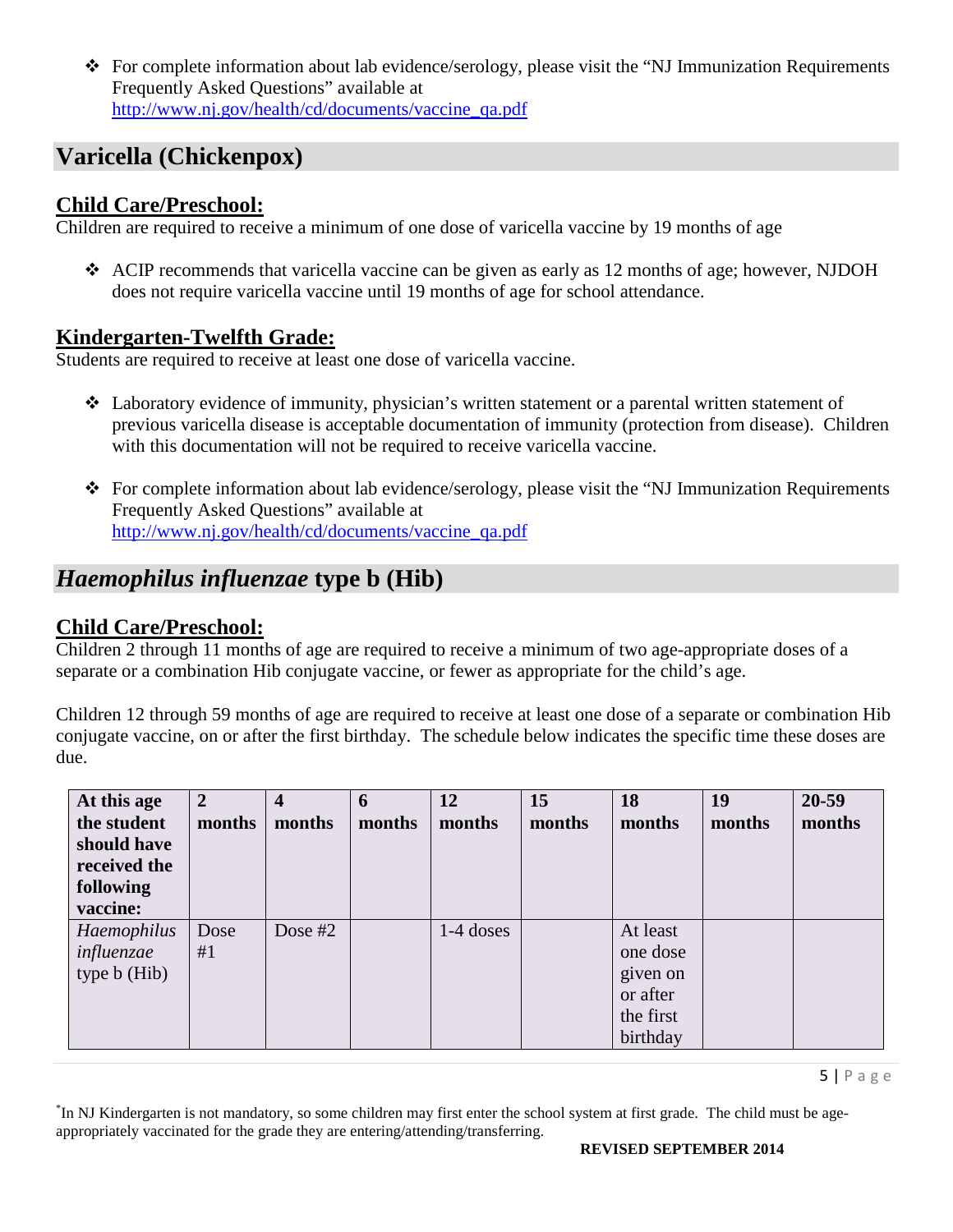$\div$  If a child's Hib vaccination was delayed, he/she may need fewer doses. One dose is required on or after the first birthday in all situations. Please see the examples below:

### **Example #1:**

Children 12 through 59 months: A child 12 through 59 months of age entering child care/preschool will need to show documentation of receiving at least one dose of Hib vaccine. If the child has a dose of Hib vaccine administered on or after the first birthday, no further doses of Hib will be required. However, additional doses may be recommended by ACIP for optimal protection.

### **Example #2:**

Children under 12 months of age: A child under 12 months of age attending child care/preschool should have at least 2 doses of Hib vaccine given between 2 through 11 months of age. In addition, a dose of Hib vaccine is required on or after the first birthday.

*NOTE: Although children 12 months of age and older are recommended to receive a Hib booster dose, certain combination vaccines are only approved for use in in children 15 through 18 months of age. Children receiving these combination vaccines will not be considered out of compliance until they reach 19 months of age.* 

## **Kindergarten-Twelfth Grade:**

Hib vaccine is not routinely recommended after a student's fifth birthday and, therefore, is not a requirement for entry into kindergarten.

# **Pneumococcal Conjugate (PCV)**

### **Child Care/Preschool:**

Children 2 through 11 months of age are required to receive a minimum of two age-appropriate doses of PCV, or fewer as appropriate for the child's age.

Children 12 through 59 months of age are required to receive at least one dose of PCV, on or after the first birthday. The schedule below indicates the specific time these doses are due.

| At this age<br>the student<br>should have<br>received the<br>following<br>vaccine: | 2<br>months | 4<br>months | 6<br>months | 12<br>months | 15<br>months                                                          | 18<br>months | 19<br>months | 20-59<br>months |
|------------------------------------------------------------------------------------|-------------|-------------|-------------|--------------|-----------------------------------------------------------------------|--------------|--------------|-----------------|
| Pneumococcal<br>conjugate<br>(PCV 13)                                              | Dose<br>#1  | Dose<br>#2  |             | $1-4$ doses  | At least<br>one dose<br>given on<br>or after<br>the first<br>birthday |              |              |                 |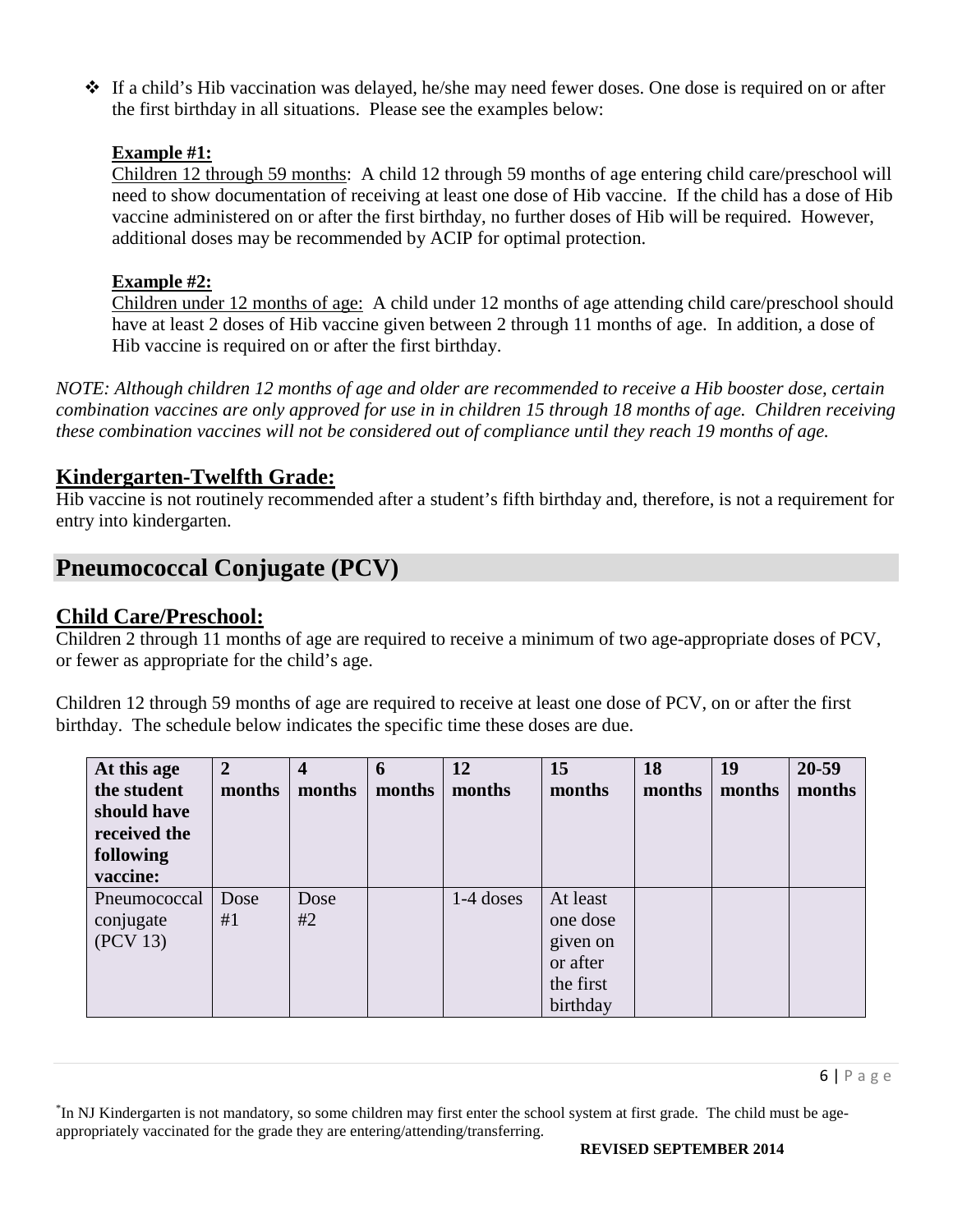If a child's PCV vaccination was delayed, he/she may need fewer doses. One dose is required on or after the first birthday in all situations. Please see the examples below:

### **Example #1:**

Children 12 through 59 months: A child 12 through 59 months of age entering child care/preschool will need to show documentation of receiving at least one dose of PCV vaccine. If the child has a dose of PCV vaccine administered on or after the first birthday, no further doses of PCV will be required. However, additional doses may be recommended by ACIP for optimal protection.

### **Example #2:**

Children under 12 months of age: A child under 12 months of age attending child care/preschool should have at least 2 doses of PCV vaccine given between 2 through 11 months of age. In addition, a dose of PCV vaccine is required on or after the first birthday.

### **Kindergarten-Grade 12:**

PCV is not routinely recommended after a student's fifth birthday and, therefore, is not a requirement for entry into kindergarten.

## **Hepatitis B**

### **Child Care/Preschool:**

Children are not required to receive hepatitis B vaccine for child care/preschool attendance.

### **Kindergarten-Twelfth Grade:**

Students are required to receive three doses of hepatitis B vaccine, or any combination vaccine containing hepatitis B virus.

 There has been confusion regarding the hepatitis B vaccine schedule for children. Please note the following minimum intervals:

The minimum interval between the first and second dose:  $\Box$  Weeks after first dose-1 month or 4 weeks or 28 days

There are three minimum intervals that must be met for the third dose:

| $\Box$ Weeks after first dose-4 months or 16 weeks or 112 days |
|----------------------------------------------------------------|
| $\Box$ Weeks after second dose- 2 months or 8 weeks or 56 days |
| $\Box$ Weeks after birth - 6 months or 24 weeks or 168 days.   |

- Alternatively, a child 11 through 15 years of age can receive a two-dose series of adult formulation hepatitis B vaccine if the vaccine is licensed for use or ACIP recommended as a two-dose regimen.
- Children who present documented laboratory evidence of hepatitis B disease or immunity (protection from disease), constituting a medical exemption, shall not be required to receive hepatitis B vaccine.

<sup>\*</sup> In NJ Kindergarten is not mandatory, so some children may first enter the school system at first grade. The child must be ageappropriately vaccinated for the grade they are entering/attending/transferring.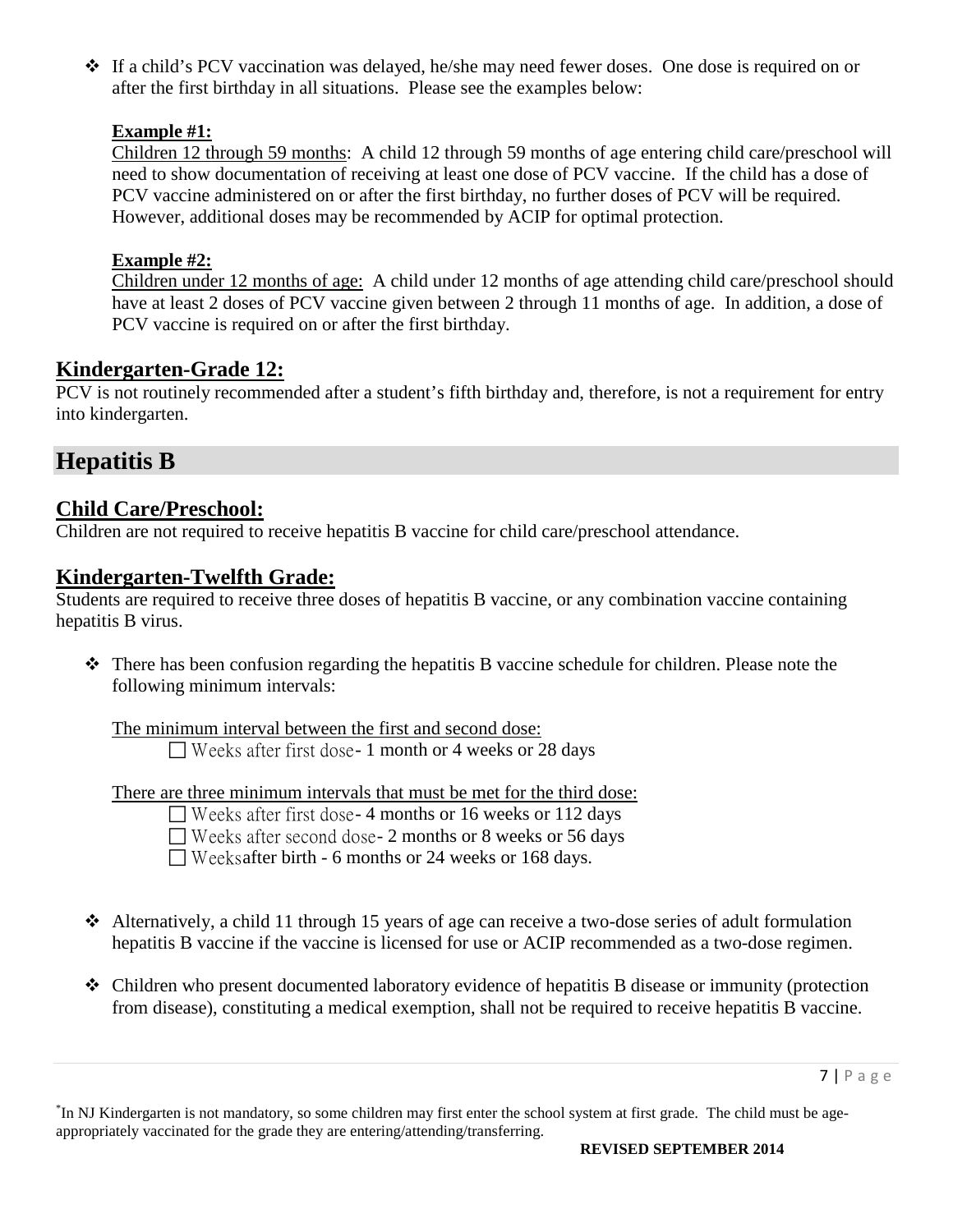For complete information about lab evidence/serology, please visit the "NJ Immunization Requirements Frequently Asked Questions" available at [http://www.nj.gov/health/cd/documents/vaccine\\_qa.pdf](http://www.nj.gov/health/cd/documents/vaccine_qa.pdf)

# **Meningococcal Vaccine**

### **Child Care/Preschool:**

Children are not required to receive a meningococcal-containing vaccine for child care/preschool attendance.

## **Kindergarten-Twelfth Grade:**

Those children who were born on or after January 1, 1997 **AND** who are at least 11 years of age and older are required to receive a one-time dose of meningococcal-containing vaccine at the six grade or higher grade level (or a comparable age level special education program with an unassigned grade). Meningococcal Conjugate Vaccine is preferred.

 When meningococcal conjugate vaccine was licensed in January 2005, data were lacking on long-term efficacy and the need for additional vaccination. Therefore, NJDOH previously accepted doses given prior to 11 years of age without the need for revaccination. Since that time, studies have indicated that antibody levels decline. ACIP now recommends any meningococcal vaccination given prior to the tenth birthday (either MCV4 or MPSV4) does NOT count toward routinely recommended doses (ages 11 and older). Effective for the 2012-2013 school year, children who received the vaccine prior to the tenth birthday will need to be revaccinated for NJ school attendance.

However, there are exceptions to this rule. Meningococcal conjugate vaccine is recommended for certain children ages 2 months through 10 years. Students who travel to countries where meningococcal disease is endemic, have certain medical conditions such as complement component deficiencies and functional or anatomic asplenia (including sickle cell disease), or who are present during a meningococcal disease outbreak may have previously received meningococcal vaccine. These children may need to receive booster doses of vaccine and should consult with their physician to determine the appropriate vaccination schedule. According to the ACIP, eight weeks is the minimum interval between doses of meningococcal conjugate vaccine; however, a health care provider may determine the most appropriate interval based on his/her clinical assessment. Such students will satisfy the meningococcal vaccine requirement by submitting a medical exemption written by a health care provider. Please see "Meningococcal Vaccine Recommendations by Age and/or Risk Factor" for further information: <http://www.immunize.org/catg.d/p2018.pdf>

 $\bullet$  NJDOH is requiring that children be immunized with the four strains (A, C, Y, and W-135) that are present in the meningococcal-containing vaccines licensed for use in the United States. If any vaccines administered in foreign countries do not match the strains in US licensed vaccines, these vaccinations will not be accepted and will require revaccination to achieve optimal protection.